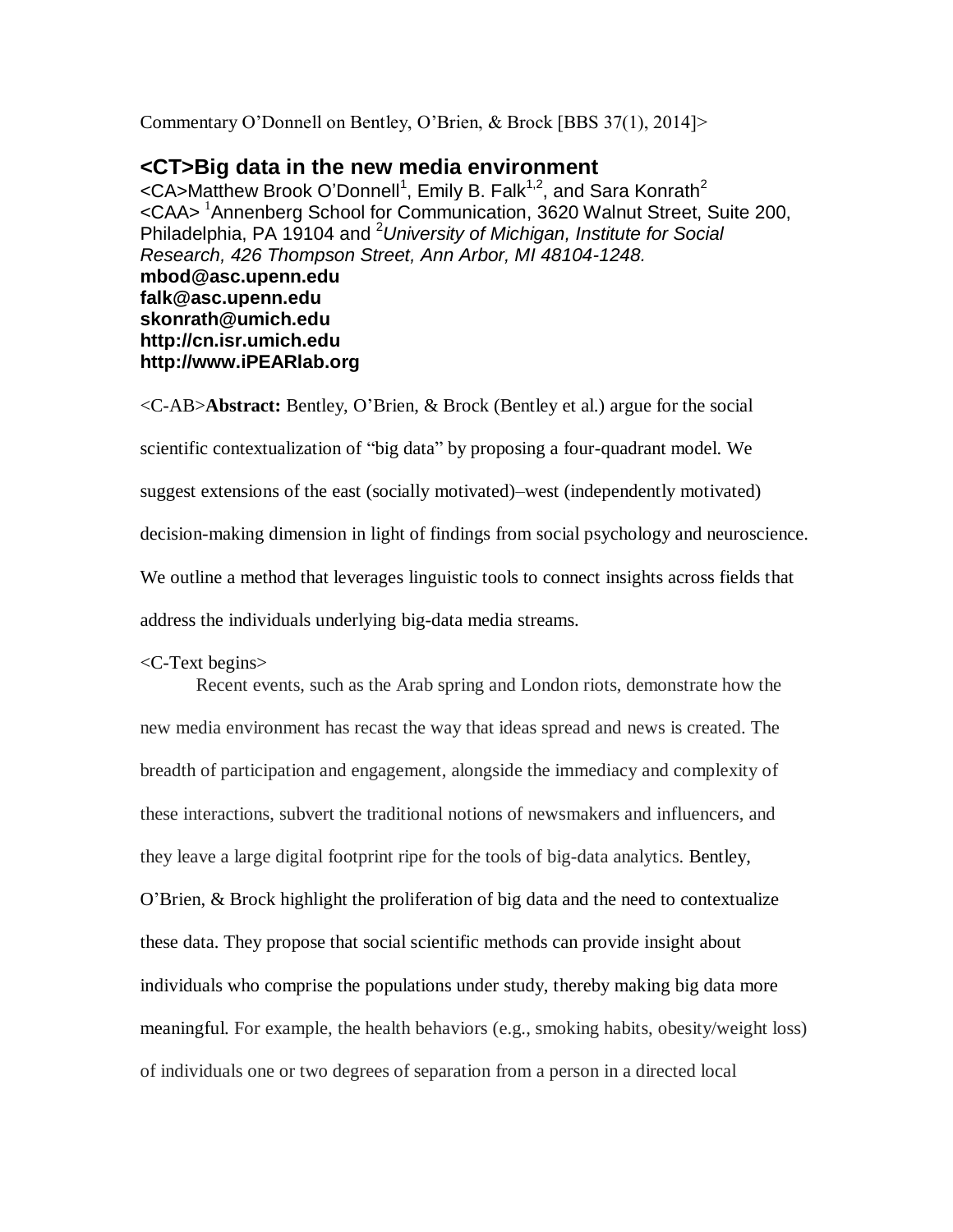social/friendship network predict whether that person will exhibit the same behaviors (Christakis & Fowler 2007). In other words, knowledge of local network structures can contextualize population data regarding behaviors. Bentley et al. provide a conceptual model with which to interpret big data and demonstrate the model's validity in the economics domain. We agree with the broad premise, and believe that insight and methods from social psychology and social cognitive neuroscience can further deepen our understanding and ability to leverage big data in broader contexts.

For example, the classification framework proposes an east-west dimension wherein the western edge of decision-making is described as entirely independent, and the eastern edge as entirely social. However, a large body of literature in social psychology and social neuroscience demonstrates that these distinctions are not so clearcut. Within the brain, neural systems implicated in the retrieval of self-related knowledge are also frequently employed in social cognition (Decety & Sommerville 2003; Lieberman, 2010). Likewise, examples from everyday life challenge the notion that independent thinking and social thinking are placed at opposite ends of a single scale. For example, are decisions based on computer algorithms recommending products or services (e.g., Pandora, Netflix, amazon.com) considered *independent*, because no other live actors are necessary? Or are they considered *social*, because the data are derived from hypothetical or past actors? The category "social" itself includes face-to-face social interactions and interactions across different types of media, with no distinction between sources of social influence. Nor is there a discussion of how the type of social influence may differ based on the psychological closeness or "overlap" between self and target individual. Closeness is known not only to affect receptivity to social influence, but also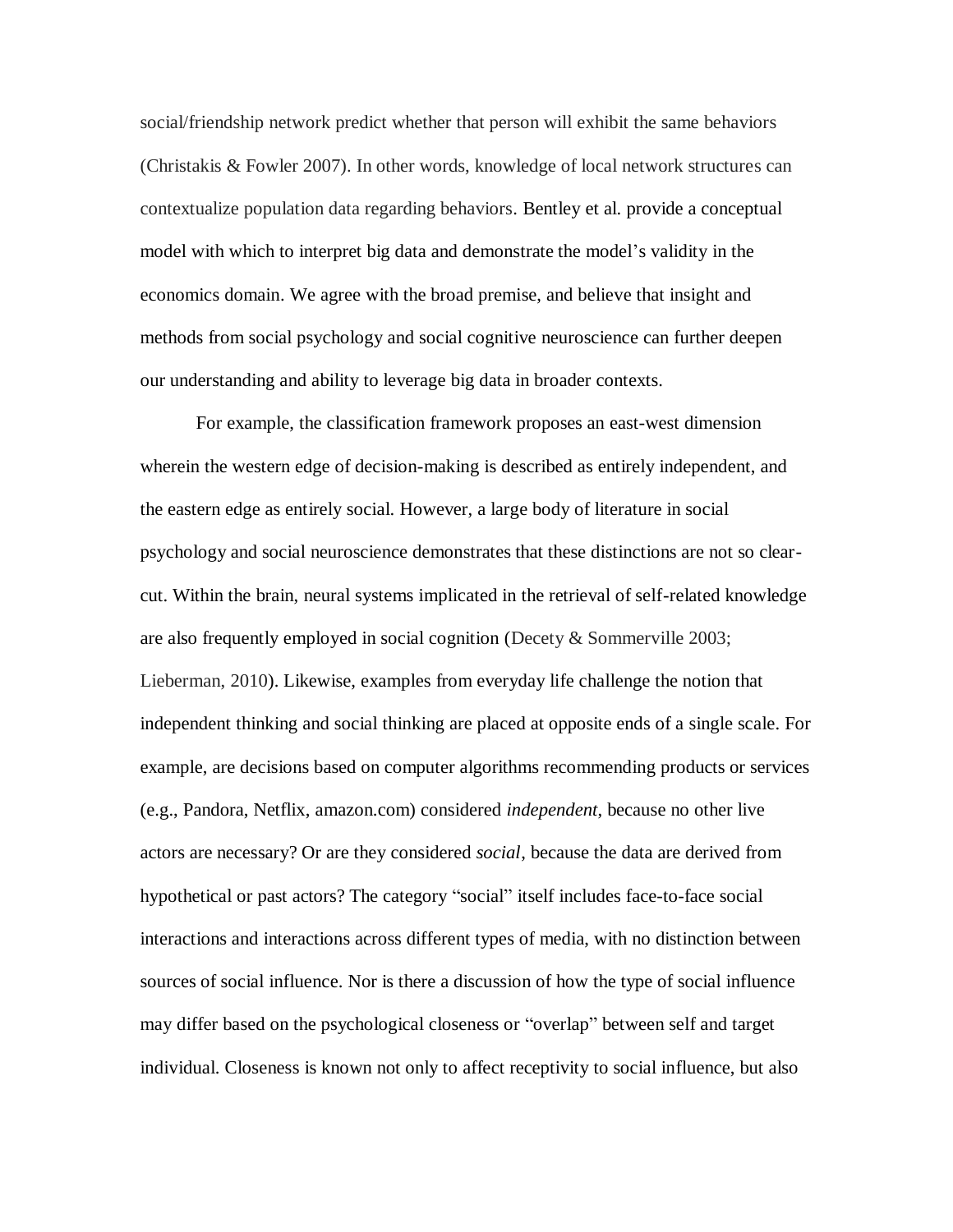the neural systems involved in processing other-related information (Kang et al. 2010)*.* Finally, when discussing human decision-making, the idea of "independence" is hard to clearly demonstrate; the human mind itself is social, even in the absence of actual or virtual social interaction partners. Imagined social interactions (e.g., about what others will think of us if we choose a particular product or enact a particular behavior) make it complicated to label a decision as truly independent versus social.

At the macro level, big data provides a record of a complex set of interactions and processes, with individuals creating and responding to social stimuli at each point. Bentley et al. utilize the science of complexity to describe and understand these systems. New combinations of tools are needed to incorporate insights from a wider range of social and biological sciences. As one example, we have begun to harness tools from computational linguistics to link individual psychology and neuroscience with population-level outcomes. Language samples can be obtained at individual, group, and population levels, as markers of individual differences and cognitive states (Pennebaker 2011), and also as carriers that spread ideas. We draw upon developments in sentiment analysis from natural language processing to link levels of analysis and to contextualize big data. Recent studies of online social networks, such as Twitter and Facebook, have applied such tools to richly-linked and socially-situated language data (Bakshy et al. 2011; O'Connor et al. 2010).

Falk et al. (2012) illustrated how these tools can link activity within individual brains to the broader spread of ideas. In a neuroimaging study, subjects were exposed to socially relevant stimuli with a goal of predicting the ideas' propagation. Automated linguistic analyses classified post-fMRI-scan verbal responses into more or less positive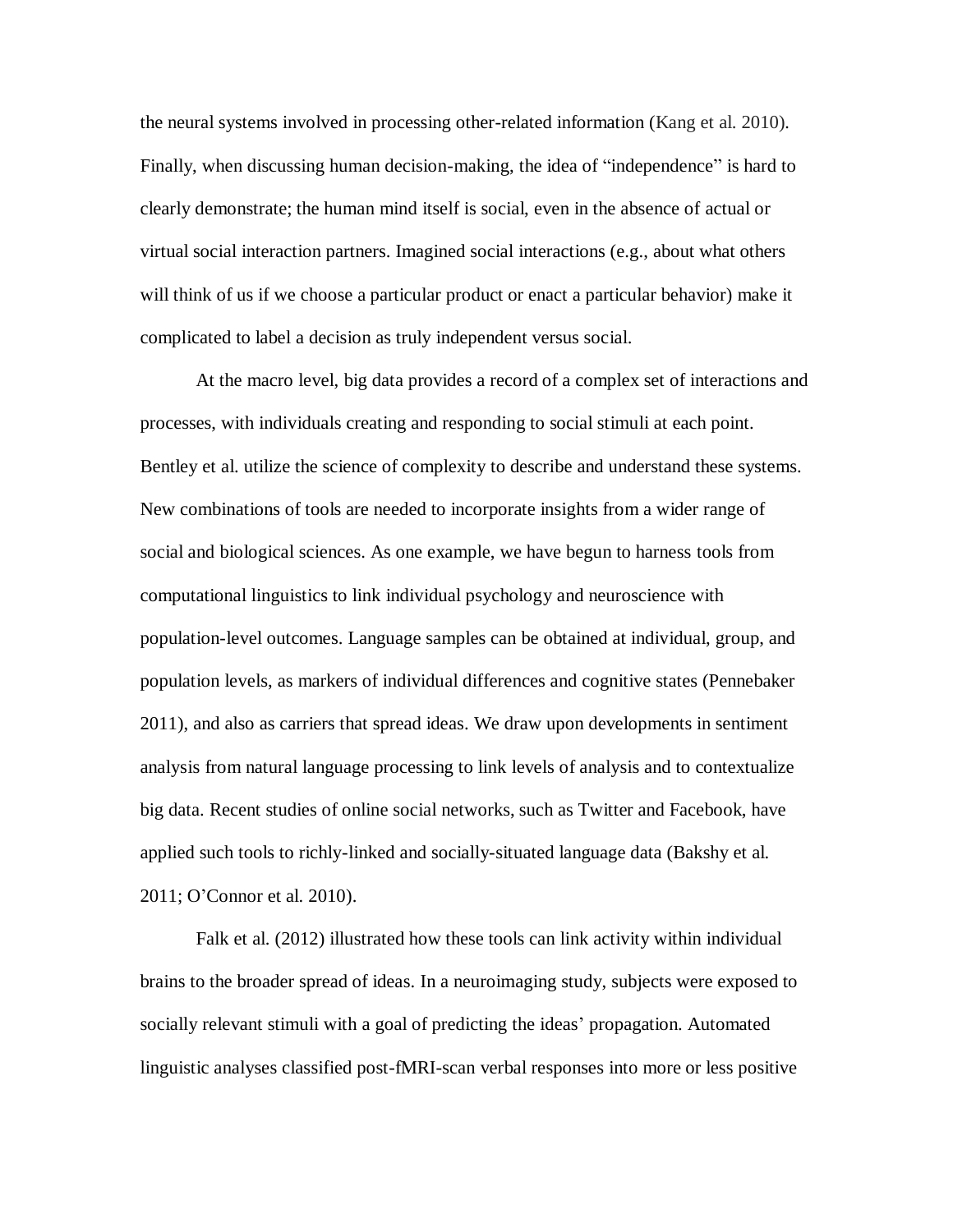evaluative sentiments. During initial idea encoding, there was greater activation in neural regions associated with self-related processing and social cognition (medial prefrontal cortex, posterior cingulated cortex), and greater memory encoding (hippocampus) was associated with more positive post-scan sentiments. More positive descriptions were associated exclusively with neural activity in the temporal parietal junction, a region often linked to perspective taking (Saxe  $\&$  Kanwisher 2003). The implication of this latter finding for understanding the first stages of idea propagation (contagion or "virality") is that individuals may be socially motivated right from the moment they encounter a new idea or potential "meme." In other words, as we have noted here, even in the absence of others (the "independent" end of a classification scheme), we may rely heavily on assumptions of what others will think, feel, and believe as we take in new information and prepare to make it useful to others. The use of automated linguistic analysis to connect brain to behavior allows scaling from the first order (those exposed to the original idea) to the second (those exposed to word-of-mouth description from firstorder individuals; Falk et al. 2013), and so on, providing novel insight regarding the underlying mechanisms involved in the spread of ideas (Berger & Milkman 2012).

In sum, although we question the east–west dichotomy of the dimensions proposed by Bentley et al., we fully agree with the underlying premise that tools from a range of social science disciplines are needed to more deeply ground our understanding of big data. We have presented initial examples of how social psychological and neural findings might add different perspectives to the framework proposed, and how linguistic tools can link levels of analysis. Additional research within these fields will further expand our ability to contextualize big data in the new media landscape and beyond.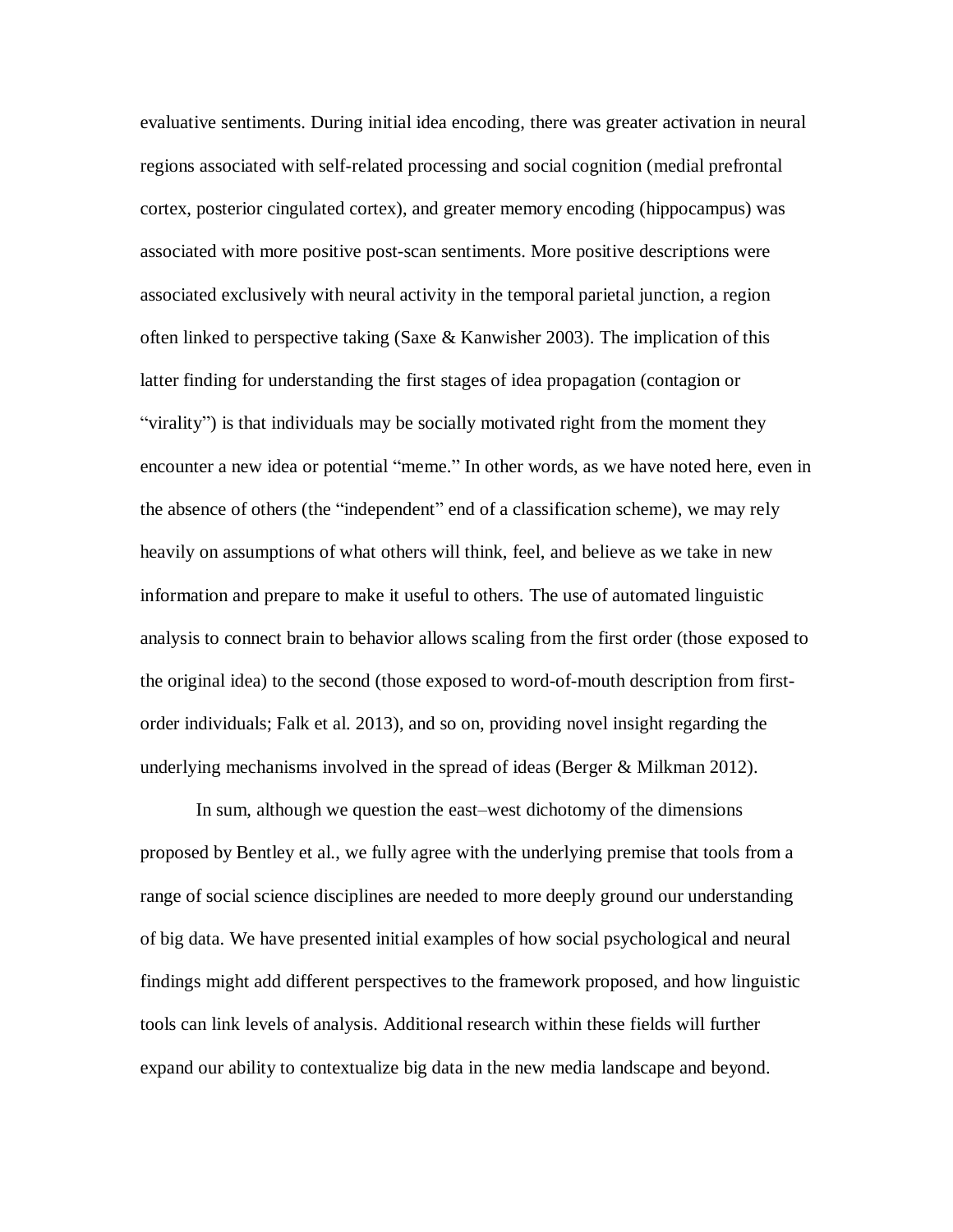<C-Text ends>

**<RFT>References**[Matthew Brook O'Donnell, Emily B. Falk, and Sara Konrath][MBO]  $<$ ref $>$ 

Bakshy E., Hofman, J. M., Mason W. A. & Watts D. J. (2011) Everyone's an influencer:

Quantifying influence on Twitter. In: *Proceedings of WSDM11*, ed. I. King, W. Nejdl &

H. Li. Hong Kong, China. [MBO]

Berger J. & Milkman K. L. (2012) What makes online content viral? *Journal of* 

*Marketing Research*49:1–46. [MBO]

Christakis, N. A. & Fowler, J. H. (2007) The spread of obesity in a large social network over 32 years. *New England Journal of Medicine* 357:370–79. [MBO]

Decety, J. & Sommerville, J. A. (2003) Shared representations between self and other: a social cognitive neuroscience view. *Trends in Cognitive Sciences* 7(12):527–33. [MBO]

Falk, E. B., Morelli, S. A., Welborn, B. L, Dambacher, K. & Lieberman, M. D. (2013)

Creating buzz: The neural correlates of effective message propagation. *Psychological Science*, 24(7) 1234–1242. [MBO]

Falk, E. B., O'Donnell, M. B. & Lieberman, M. D. (2012) Getting the word out: Neural correlates of enthusiastic message propagation. *Frontiers in Human Neuroscience* 6: 313. [MBO]

Kang, S. K., Hirsh, J. B. & Chasteen. A. L. (2010) Your mistakes are mine: Self-other overlap predicts neural response to observed errors. *Journal of Experimental Social Psychology* 46(1):229–32. [MBO]

O'Connor B., Balasubramanyan R., Routledge B. & Smith N. (2010) From tweets to polls: linking text sentiment to public opinion time series. In: *Proceedings of the fourth international AAAI conference on weblogs and social media*, ed. M. Hearst M., W.

Cohen W. & S. Gosling, AAAI Press. [MBO]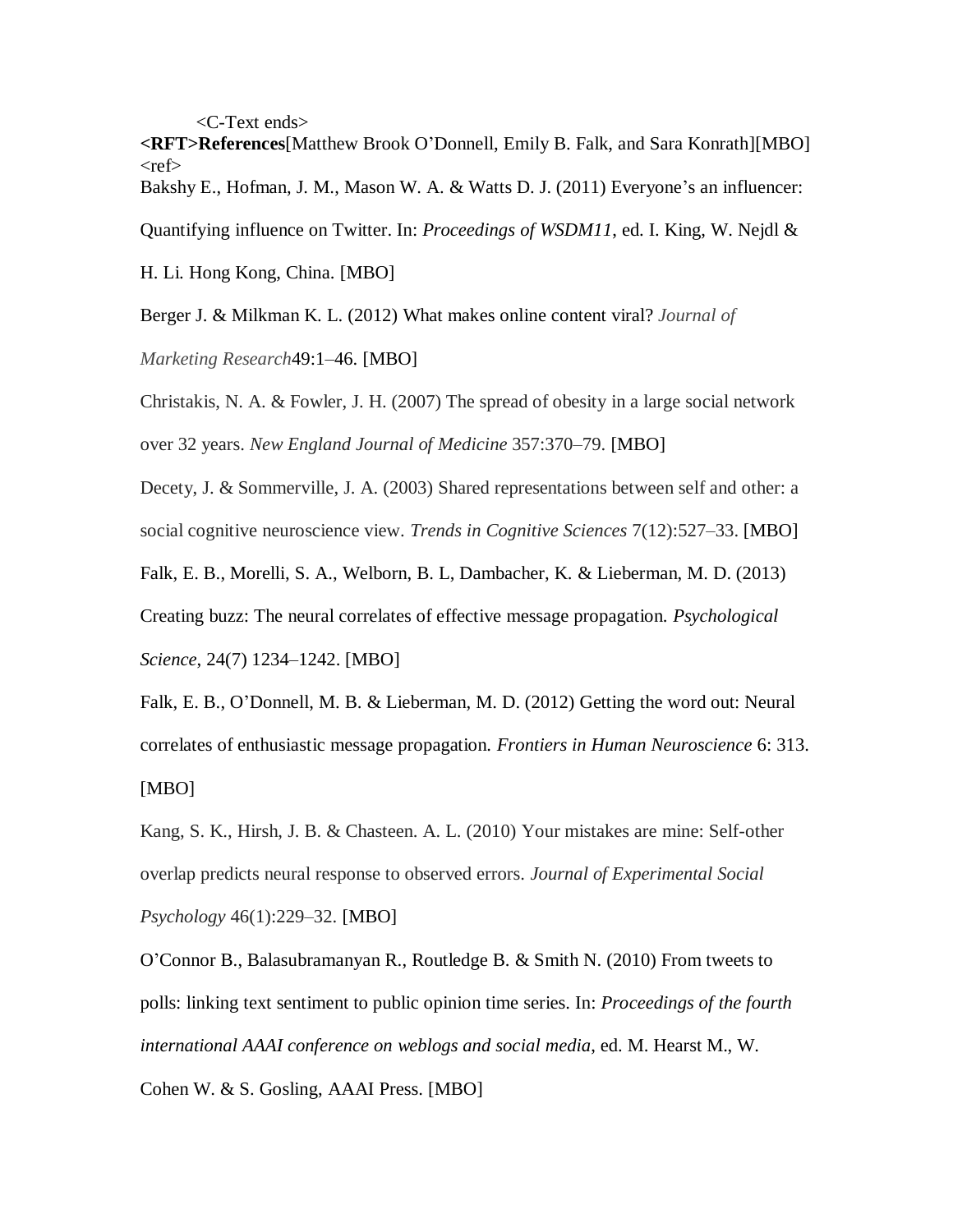Pennebaker J. W. (2011) *The secret life of pronouns: What our words say about us*.

Bloomsbury Press. [MBO]

Saxe R. & Kanwisher N. (2003) People thinking about thinking people: fMRI studies of Theory of Mind. *Neuroimage* 19(4):1835–42. [MBO]

## $\langle$ Refs end $\rangle$ <C-BIOS><CE: Please check the style of Biography> **Author bios Matthew Brook O'Donnell, Ph.D.,** is an research assistant professor within the

Annenberg School for Communication at the University of Pennsylvania based in the Communication Neuroscience Lab. Dr. O'Donnell's research seeks to combine the tools and insights from computational and corpus linguistics with neuroscience (fMRI and fNIRS), and with experimental and large-scale descriptive (text mining) methods, to examine how ideas and influence spread through online and offline social networks. **Emily Falk, Ph.D.,** is an assistant professor within the Annenberg School for Communication at the University of Pennsylvania. Dr. Falk's research integrates methods from cognitive neuroscience, psychology, and communication studies to understand media effects at the individual, group, and population levels. Falk's lab has conducted studies examining the spread of messages, and ongoing work examines how social norms, values, and culture spread through social networks. She received her bachelor's degree in neuroscience from Brown University, and her M.A. and Ph.D. in psychology from the University of California, Los Angeles (UCLA). See [http://cn.isr.umich.edu](http://cn.isr.umich.edu/) for more information.

**Sara Konrath, Ph.D.,** is an assistant professor at the Institute for Social Research, University of Michigan, and the director of the Interdisciplinary Program for Empathy